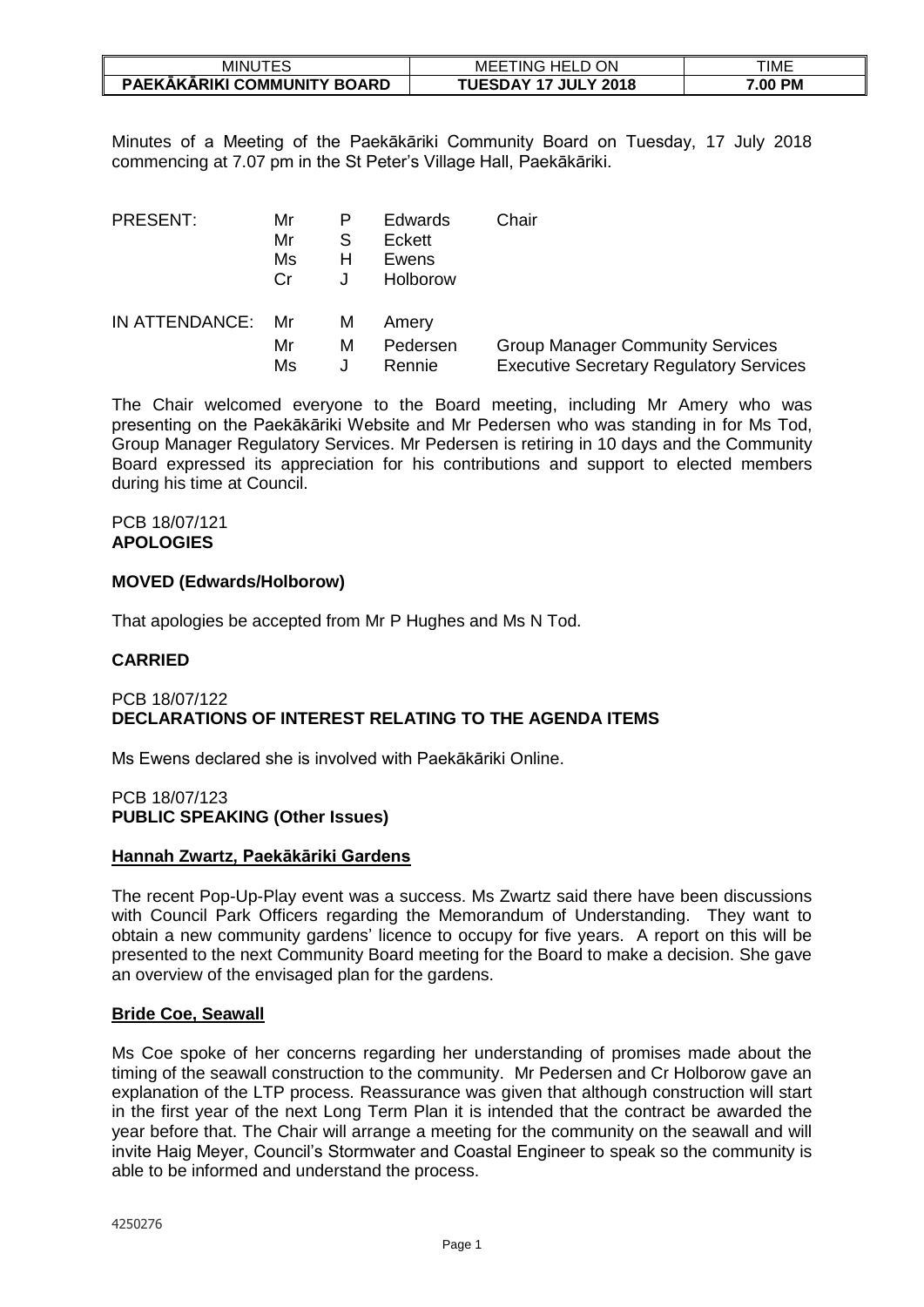| <b>MINU</b><br>-                        | ON<br>$\overline{\phantom{a}}$<br>HFI<br>MEE<br>ING<br>----   | TIME             |
|-----------------------------------------|---------------------------------------------------------------|------------------|
| PAEKĀKĀRIKI COMMUNITY I<br><b>BOARD</b> | <b>UESD.</b><br><b>JULY 2018</b><br>17<br>$\mathbf{A}$<br>UC, | <b>PM</b><br>.00 |

# **PUBLIC SPEAKING (Grants)**

#### **Discretionary Grant:**

#### **Rachel Kirsopp, Kāpiti Summer School Charitable Trust**

Ms Kirsopp spoke in support of her grant application for funding to assist with marketing adult courses for the Kāpiti Summer School, 12-20 January 2019. The Summer School will be modelled on the very successful Methven Summer School in the South Island which has been running for 30 years. Fifty local tutors are interested in running a very wide range of courses which will vary from a couple of hours to three days. The aim is to attract visitors to Kāpiti over the holiday period as well as locals, and encourage interaction across the Kāpiti area, and promote local artists and tutors. The aim is to be self-funding once the first Summer School has been held.

#### PCB 18/07/124 **CONSIDERATION OF FUNDING APPLICATIONS (RS-18-553)**

The Paekākāriki Community Board considered the funding report RS-18-553.

#### **MOVED (Holborow/Edwards)**

**That the Paekākāriki Community Board approves a funding application for \$500.00 from Kāpiti Summer School Charitable Trust for funding to assist with marketing for the Kāpiti Summer School, 12-20 January 2019.**

#### **CARRIED**

#### PCB 18/07/125 **MEMBERS' BUSINESS**

#### (a) Public Speaking Time Oral Submissions – Responses:

Responses were given to speakers, as the questions arose.

(b) Leave of Absence:

Ms Ewens will be absent 25-29 July 2018. Mr Eckett advised he is an apology for the 21 August 2018 Community Board meeting.

#### (c) Matters of an Urgent Nature:

Cr Holborow raised the LTP submission on reducing the speed limit on the Parade. The group that put in that submission sees the Seawall Project as a separate issue to this issue. Cr Holborow would like the Board to come to a position on whether it supports this submission or not. She asked for serious consideration of the speed limit along the Parade instead of just looking at the matter as part of the Seawall Project. This matter will be discussed further.

#### (d) Chairperson's Business:

The Chair spoke to his report (circulated to the Board and attached to these minutes).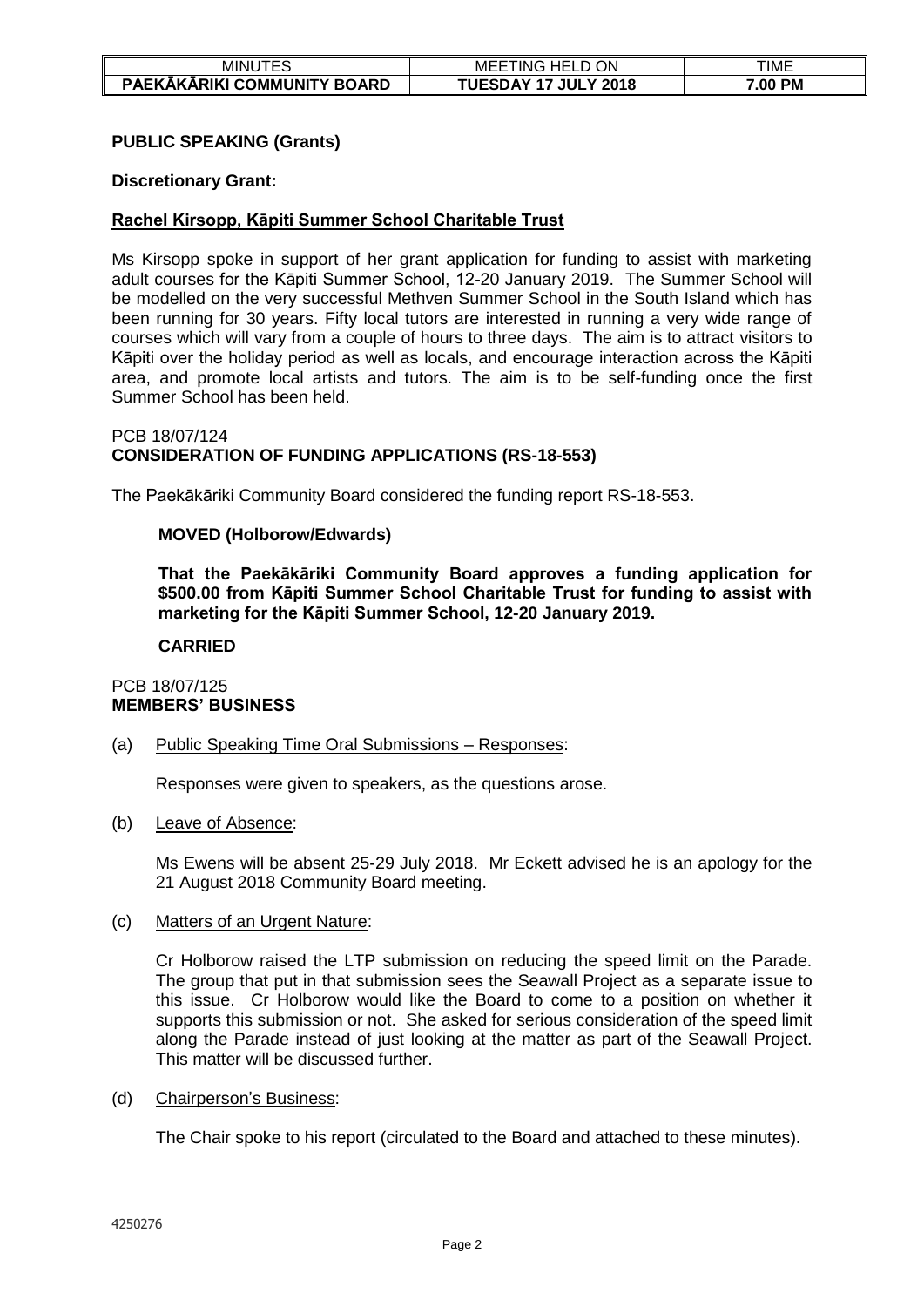| MINU.<br>.<br>└                    | ON<br>`HELL<br>MEE<br>-ING  | TIME              |
|------------------------------------|-----------------------------|-------------------|
| <b>PAEKAKARIKI COMMUNITY BOARD</b> | TUESDAY<br><b>JULY 2018</b> | 7.00<br><b>PM</b> |

The Chair congratulated Mr Amery for receiving a Council Civic award. It was noted that anyone can nominate someone for a civic award (family, friend, work colleague) and Ms Ewens advised for transparency that she had nominated Mr Amery.

The Mayor has sent a "Saturday Market Policy" motion for consideration to Community Board Chairs. This will be discussed at the next Paekākāriki Community Board meeting on 21 August 2018.

# (e) Community Board Members' Activities:

The Board members gave an update on their activities.

Ms Ewens and Cr Holborow attended the Greater Wellington Regional Council's Parks Planning Review Consultation Workshop with key stakeholders.

Ms Ewens has walked the new connecting trail to the Te Araroa walkway, attended the new pop-up playground at Tilley Road Reserve, attended the PechaKucha No. 8 Wire Event, the Civic Awards last Thursday and the John Trimmer book launch.

Cr Holborow asked the minutes to note the Board's congratulations to Roger Booth and Sir John Trimmer on their wonderful new book.

Cr Holborow suggested the Board look at the Local Government New Zealand's "Localism Workstream" that it is proposing with the aim of ensuring decisions are made closest to the people that are affected. This is good news for the future of community boards, especially those representing small communities. She will circulate information to Community Board members for their consideration.

#### PCB 18/07/126 **PAEKĀKĀRIKI WEBSITE – PRESENTATION BY MARK AMERY**

A presentation by Mr Amery and Mr Miles Thompson gave an overview of Paekākāriki Online and the community ownership of the site. The Paekākāriki Informed Community Incorporated (PICI) looks after funding and private funding is also involved. There will be a community launch on 12 August at PICI's Annual General Meeting. The aim is for an interactive village site with the community on board promoting resilience and sustainability. The next key step is to employ a part-time administrator/editor with the Collective in a voluntary capacity in the background. The goal is for the site to be financially supported by businesses. There will be reference information on the site plus interesting editorial content. The Community Board could communicate through the site on key issues. Cr Holborow would like to see a link from the Paekākāriki Community Board page through to this site. Cr Holborow will look into how to link the site to the Economic Development site. Publishing some of the material on the site in printed form was discussed as an option for community members who don't have computer access. Ms Ewens is following up with Council on a map of the Paekākāriki village which she is hoping to receive this week.

# PCB 18/07/127

**CONFIRMATION OF MINUTES: 29 MAY 2018**

#### **MOVED (Edwards/Holborow)**

**That the minutes of the 29 May 2018 meeting of the Paekākāriki Community Board be confirmed as a true and accurate record.** 

#### **CARRIED**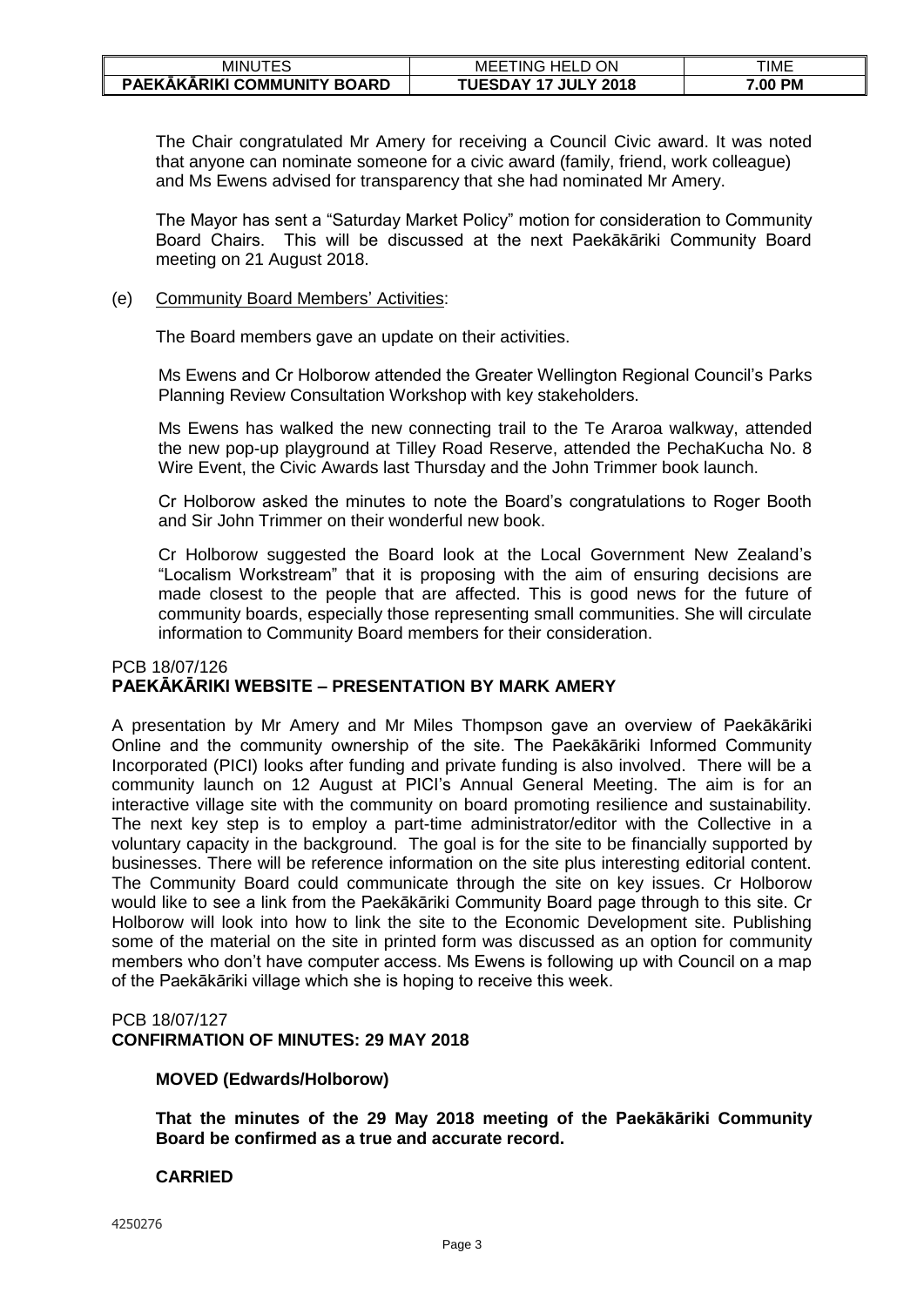| VIINU                              | ON<br>MEE<br>. HHL .<br>. ING               | TIME    |
|------------------------------------|---------------------------------------------|---------|
| <b>PAEKAKARIKI COMMUNITY BOARD</b> | <b>HESDAY</b><br><b>17 JULY 2018</b><br>- 7 | 7.00 PM |

# PCB 18/07/128 **MATTERS UNDER ACTION**

The following matters under action were noted and discussed:

|      | <b>Matters Under Action</b> |                    |                                   |                                                    |                                                                                                                                                                                                                                                                                                                                                                                                                                                                                                    |  |  |
|------|-----------------------------|--------------------|-----------------------------------|----------------------------------------------------|----------------------------------------------------------------------------------------------------------------------------------------------------------------------------------------------------------------------------------------------------------------------------------------------------------------------------------------------------------------------------------------------------------------------------------------------------------------------------------------------------|--|--|
| Item | <b>Date Raised</b>          | <b>Target Date</b> | <b>Matter</b>                     | Responsible<br><b>Officer</b>                      | <b>Action/Progress</b>                                                                                                                                                                                                                                                                                                                                                                                                                                                                             |  |  |
| 1.   | 29/1/2013                   | December<br>2017   | Coastal protection<br>upgrade     | Coastal &<br>Stormwater<br>Asset Manager           | For the Paekakariki seawall, as part of<br>2018 LTP Council has approved funds<br>to continue with the consented option<br>(concrete wall).<br>The current work programme is:<br>Detailed designs and preparation<br>of tender documents for physical<br>works-2018/19<br>Tenders and Contract Award for<br>physical works - 2020/21<br>Construction<br>2021/22<br>$-$<br>and<br>$\overline{\phantom{a}}$<br>2022/23<br>In the interim the repair/maintenance<br>work will continue when required. |  |  |
| 2.   | 2/6/2015                    | December<br>2017   | Tilley Road flood<br>protection   | Coastal &<br>Stormwater<br>Asset Manager           | The projects associated with<br>Tilley<br>Road flooding are now included in the<br>2018 LTP stormwater programme. Due<br>financial<br>constraints<br>the<br>the<br>to<br>Stormwater programme was stretched<br>for 45 years and the highest priority was<br>allocated to habitable dwellings. As a<br>result the Tilley Road projects (section<br>flooding category) are programmed for<br>the years 38 and 40 of the 2018 LTP.                                                                    |  |  |
| 3.   | 14/7/2015                   | February<br>2018   | <b>Village Parking</b><br>options | Group Manager<br>Infrastructure<br><b>Services</b> | At the last Board meeting the Board<br>decided that the parking area at the top<br>of Ames Street would remain the same,<br>and requested staff investigate angle<br>parking south of 90 Ames Street.<br>Council Officers are also going to check<br>the size of all the marked parking<br>spaces and adjust/repaint them if<br>they're not to standard. The situation<br>will be reviewed at the end of 2018.                                                                                     |  |  |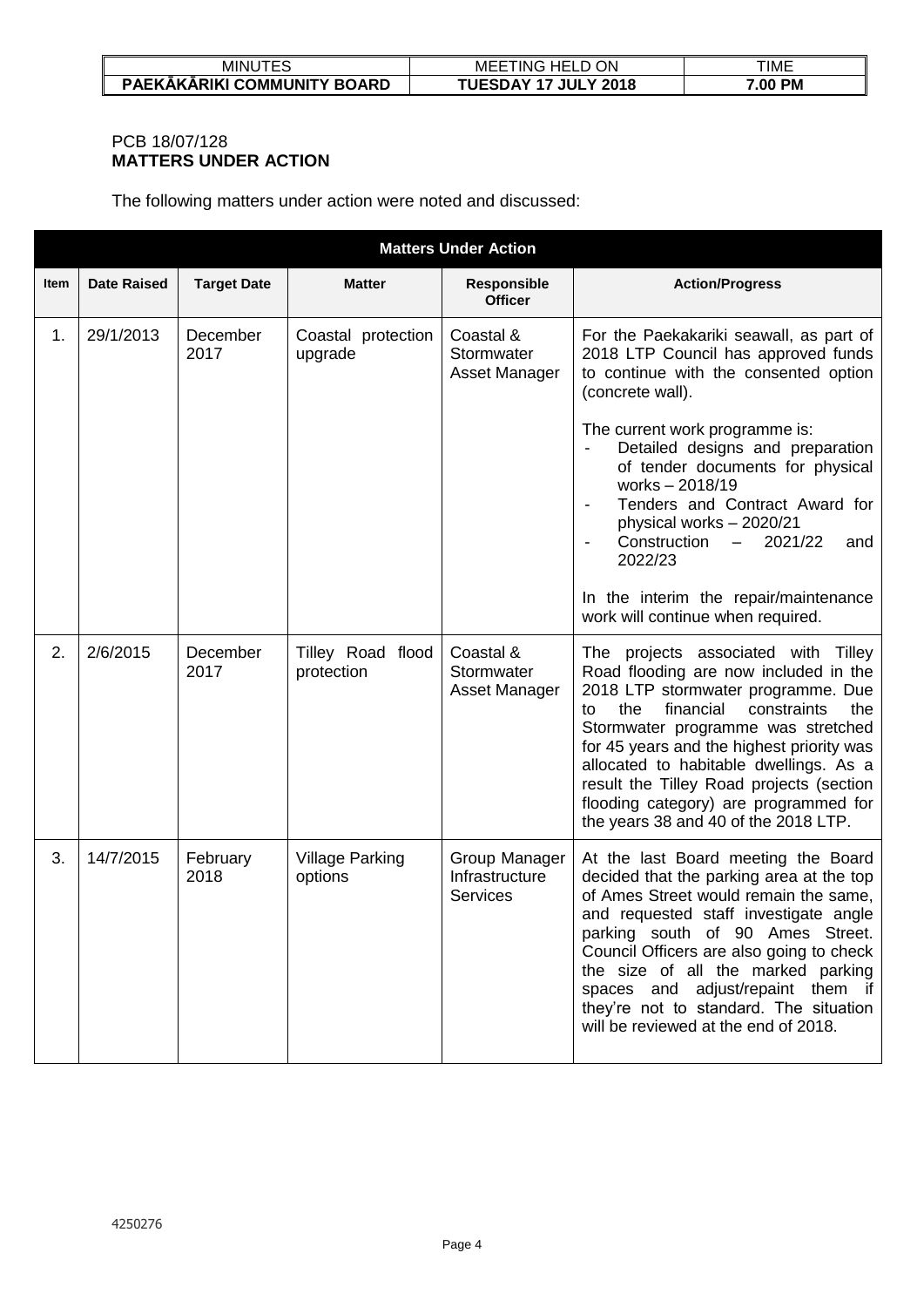| MINU<br><u>.</u><br>∟ພ                             | ON<br>MEE <sup>-</sup><br>$\cap$ HELL<br>TNG.<br>. U | TIME    |
|----------------------------------------------------|------------------------------------------------------|---------|
| .KĀKĀRIKI COMMUNITY<br><b>PAFK</b><br><b>BOARD</b> | JUL.<br>$Y$ 2018                                     | 7.00 PM |

| <b>Matters Under Action</b> |                    |                    |                               |                                                    |                                                                                                                                                                                                                                                                                                            |  |  |
|-----------------------------|--------------------|--------------------|-------------------------------|----------------------------------------------------|------------------------------------------------------------------------------------------------------------------------------------------------------------------------------------------------------------------------------------------------------------------------------------------------------------|--|--|
| Item                        | <b>Date Raised</b> | <b>Target Date</b> | <b>Matter</b>                 | <b>Responsible</b><br><b>Officer</b>               | <b>Action/Progress</b>                                                                                                                                                                                                                                                                                     |  |  |
| 4.                          | 14/2/2017          | February<br>2018   | <b>Beach Road</b><br>parking  | Group Manager<br>Infrastructure<br><b>Services</b> | The Board preferred an education<br>strategy ie. issuing fliers instead of<br>enforcement<br>notices,<br>and<br>the<br>monitoring would continue. This is<br>ongoing.                                                                                                                                      |  |  |
| 5.                          | 14/2/2017          | <b>June 2018</b>   | Village signage               | Group Manager<br>Infrastructure<br><b>Services</b> | Signage for the village is still ongoing<br>and Officers are looking to the Board for<br>an agreed strategy. Now that the track<br>along SH1 is completed the Parks &<br>Recreation<br>team<br>is<br>updating<br>the<br>signage for the new Te Araroa route this<br>should be in place by the end of July. |  |  |
| 6.                          | 5/7/2016           | March 2018         | Minor traffic<br>improvements | Group Manager<br>Infrastructure<br><b>Services</b> | Last financial year's works programme<br>included:<br>Robertson/Wellington Roads -<br>$\bullet$<br>priority<br>Work has been completed and the<br>2018/19 programme is now<br>being<br>confirmed.                                                                                                          |  |  |
| 7.                          | 5/7/2016           | March 2018         | Road Safety                   | Group Manager<br>Infrastructure<br><b>Services</b> | Ocean Road - broken yellow lines<br>$\bullet$<br>(byls)<br>This needs further clarification and<br>investigation by Council officers. If a<br>serious safety issue is identified then<br>byls will be installed. This is ongoing.                                                                          |  |  |

Item 3: The Chair asked why the review of the angle parking had not been done yet.

Item 4: The Community Board is considering reviewing the parking time limits on Beach Road.

Item 5: Mr Pedersen will check if "Paekākāriki" has macrons on the signage and inform the Chair.

Item 6: The Community Board wants a further conversation regarding the grassing as they are not happy with the decision and want to do community planting. The Board wants to know if buses are able to get around the intersection easily.

Item 7: The Board wants an update on this matter for the next meeting.

The meeting closed at 8.55pm.

..................................................................................... ...........................................

**Philip Edwards Date Paekākāriki Board Chair**